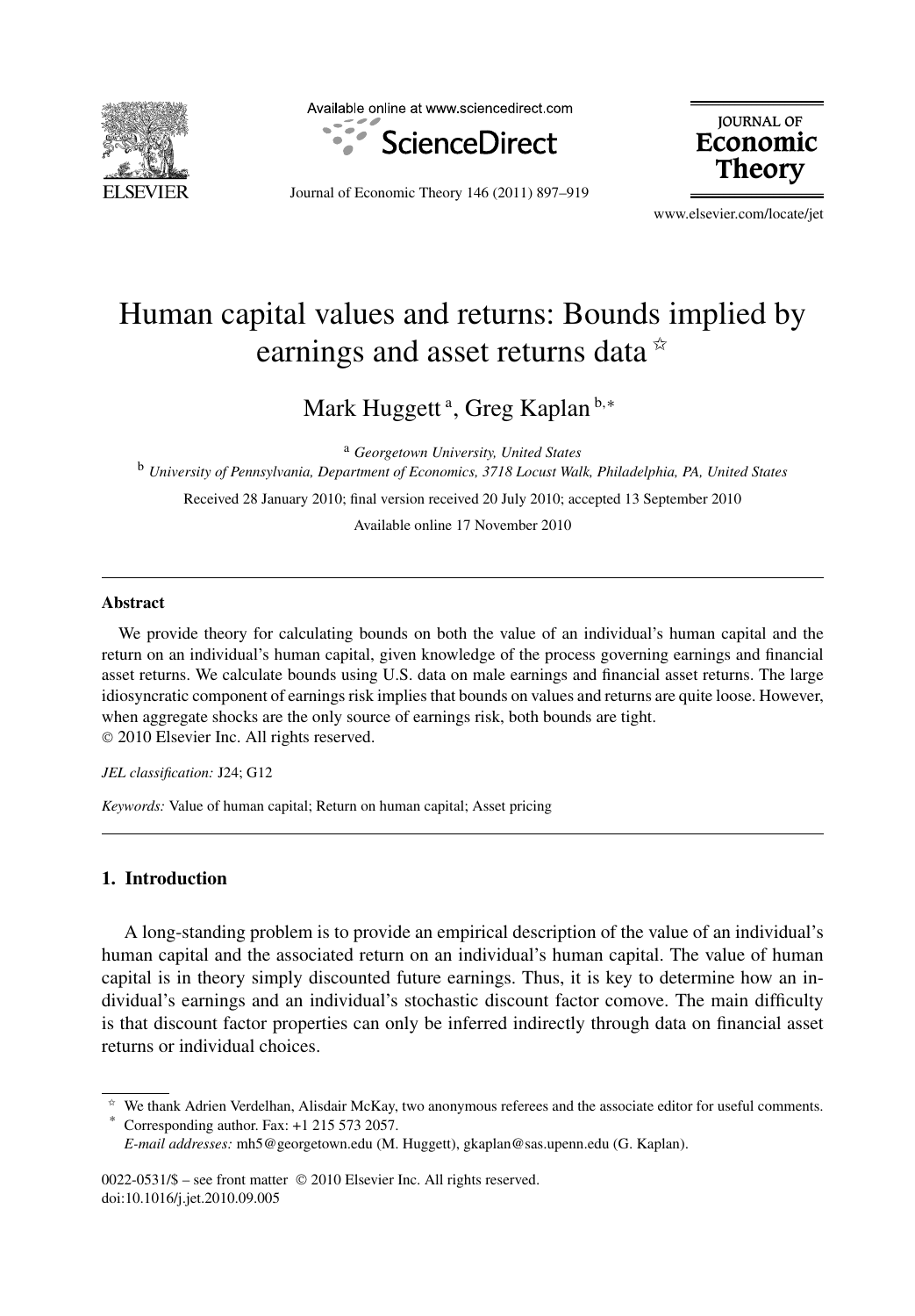One strategy for making progress on this problem is to take a structural approach and make parametric assumptions about preferences, as well as assumptions on the exact structure of an individual's decision problem. These parameters can then be estimated, and the value and return to human capital can be characterized using the stochastic discount factor produced by a solution to an empirically-motivated specification of this decision problem.

In this paper we take a different approach. We explore what can be said about individual human capital values and returns without making parametric assumptions on preferences and without solving such a decision problem. However, we assume that one knows two important things:

- (1) a statistical model for financial asset returns and an individual's earnings; and
- (2) some key properties of an individual's stochastic discount factor.

We assume this discount factor is non-negative, satisfies an Euler equation for each financial asset and is no more variable than some specified upper bound. These assumptions will not allow one to precisely value an individual's future earnings unless future earnings can be replicated by trade in financial assets. Nevertheless, upper and lower bounds on the value of human capital can be determined by pricing the earnings component that can be replicated by trade in financial assets and then bounding the value of the residual component of earnings.

We view the two approaches as being complementary. If the bounds approach puts tight bounds on values and returns, then this tells one that all the extra assumptions and additional data used in the structural approach can only serve to slightly narrow the value and return to human capital beyond what can be determined from earnings and asset returns data. In contrast, if the bounds approach implies very loose bounds, then this tells one that the additional data and assumptions employed in the structural approach are critical for reaching conclusions about the return to human capital.

We highlight one area in which an empirical understanding of the value and return to human capital is relevant. To maintain a constant fraction of overall wealth in stock holdings, an individual's direct financial holdings of stock and bonds need to be selected with the value of human capital in mind. If human capital is like stock, then the fraction of financial wealth held in stock would need to increase over the lifetime. If human capital is like risk-free debt, then the opposite reasoning applies. To make progress on this argument and give practical advice, one needs to investigate this *if condition* empirically. To do so, it is important to adopt the human capital value and return notions used in this paper: values and returns based on an individual's stochastic discount factor.

There are three main contributions of the paper. First, we show that value bounds imply return bounds. Second, we illustrate how all the concepts work within a simple example. Third, we calculate value and return bounds using U.S. data.

Value and return bounds for U.S. data are determined in two steps. We start by providing an empirical description of the joint dynamics of male earnings and stock returns. Given such a statistical model, we then calculate value and return bounds using the restriction that the coefficient of variation of an individual's stochastic discount factor is no larger than a given multiple of the conditional Sharpe ratio. If the Euler equation restriction is to hold, then this coefficient of variation must, at a minimum, be at least as large as the Sharpe ratio. We find that value and return bounds are very loose even after imposing that the coefficient of variation is at most 1*.*1 times the conditional Sharpe ratio. Specifically, for this upper limit the expected lifetime return to human capital must lie between −10 and 17 percent per year. This is almost exclusively due to the